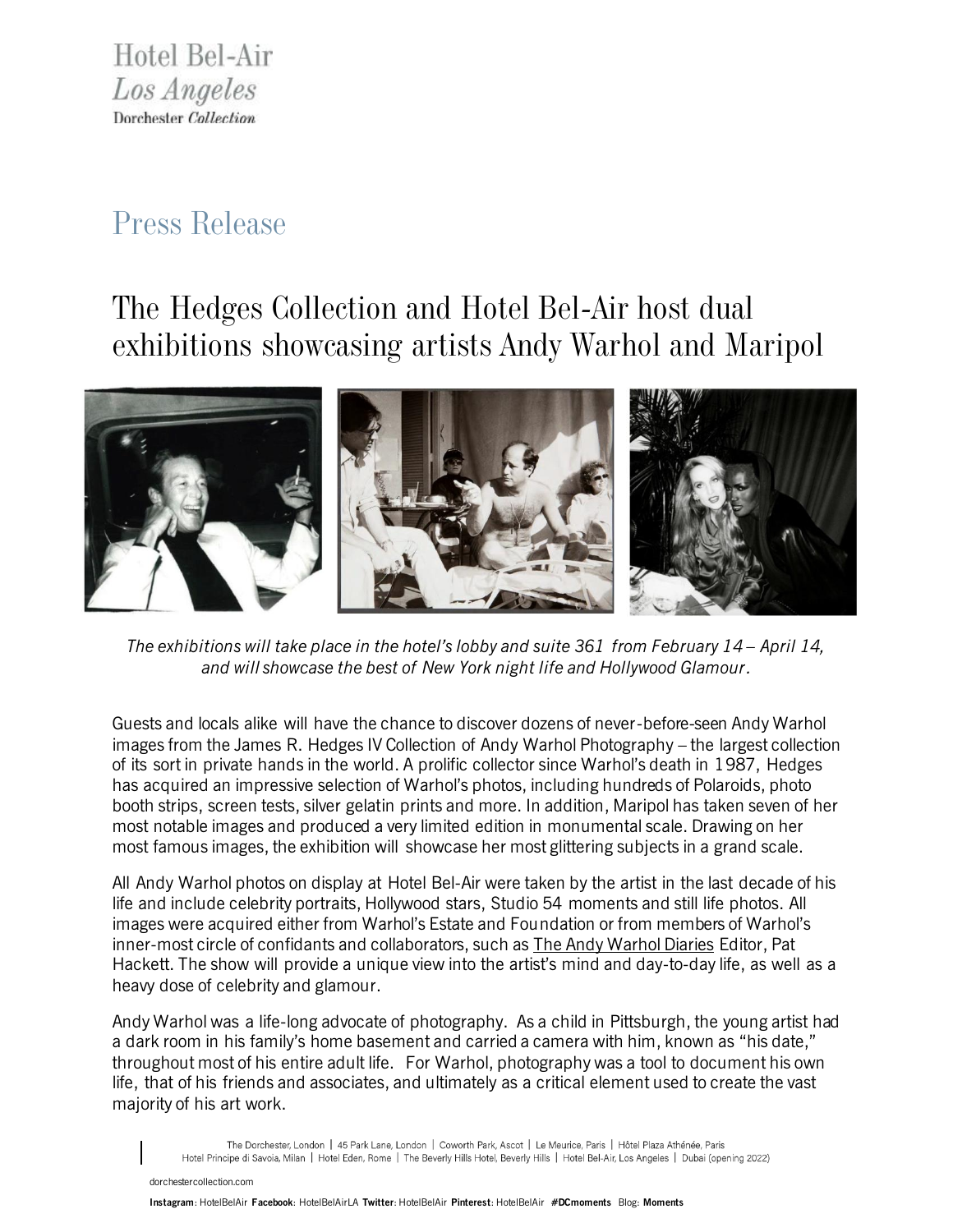Hotel Bel-Air Los Angeles Dorchester Collection

Initially in the 1950's, the artist used a hand-held Polaroid camera to memorialize his friends and social outings. Next, Warhol began experimenting with film in the 1960's and created 16mm short portraits he called "screen-tests." Later, his work included long-format, conceptually-driven narrative feature films including titles such as "Heat," "Bad," "Empire," and "Sleep."

Well known for his use of photo appropriation from Hollywood film stills and newspapers (e.g. Marilyn Monroe, Elvis, Marlon Brando, Jackie O, etc.), in the late 1960's Warhol was sued for copyright infringement for the use of an appropriated image. From that point on, Warhol committed to using his own photographs as source material for his prints and paintings.

In the latter 1960's, Warhol would take friends, art patrons, gallery owners and anonymous people he encountered to Times Square for Photo Booth portraits. Removing the hand of the artist, using a machine to make art, serial repetition of the image, and distancing himself from the process all became hallmarks of the artist's practice from that point forward.

While Warhol used the Polaroid camera throughout his career, it became the primary tool from which he created prints and paintings for the last ten years of his life. During that same period, Warhol used a 35 mm camera daily and took over 100,000 photos but printed only a fraction of those. It is these unique 35mm black-and-white silver gelatin prints that provide the greatest insight into the artist's mind, and a perspective understood by very few.

The exhibitions are complimentary and open to the public February 14- April 14, 7 days a week. All photos are available for purchase through the hotel's concierge.

## **\*\*\*All images copyright The Andy Warhol Foundation for the Visual Arts, Courtesy Hedges Projects, Los Angeles.**

###

**Media Contact** Director of Communications Brittany Williams Tel: 310-887-2595 Email: [brittany.williams@dorchestercollection.com](mailto:brittany.williams@dorchestercollection.com)

### **About Hedges**

James R. Hedges, IV has been an active art collector and patron for over 30 years. He has served on The Drawings Acquisition Committee at the Museum of Modern Art, as a National Council Chair for the Aspen Art Museum, a member of the National Committee of The Anderson Ranch, a Director of The Aspen Institute's Arts Panel, as a Trustee for The Drawing Center, a Founder of The American Friends of the Tate Gallery, a Founder of The Aspen Conversations, a Trustee of The DIA Foundation, a Trustee of ArtPace, and member of the National Committee for the Whitney Museum of American Art. He is also a former Director of The National Public Radio Foundation (NPR).

Hedges' activities in the art world led Art and Antiques magazine to name Mr. Hedges as one of "The Top 100 Collectors in America." Hedges has the distinction of being the world's largest private collector of Andy Warhol photographs.

The Dorchester, London | 45 Park Lane, London | Coworth Park, Ascot | Le Meurice, Paris | Hôtel Plaza Athénée, Paris Hotel Principe di Savoia, Milan | Hotel Eden, Rome | The Beverly Hills Hotel, Beverly Hills | Hotel Bel-Air, Los Angeles | Dubai (opening 2022)

[dorchestercollection.com](https://www.facebook.com/HotelBelAirLA)